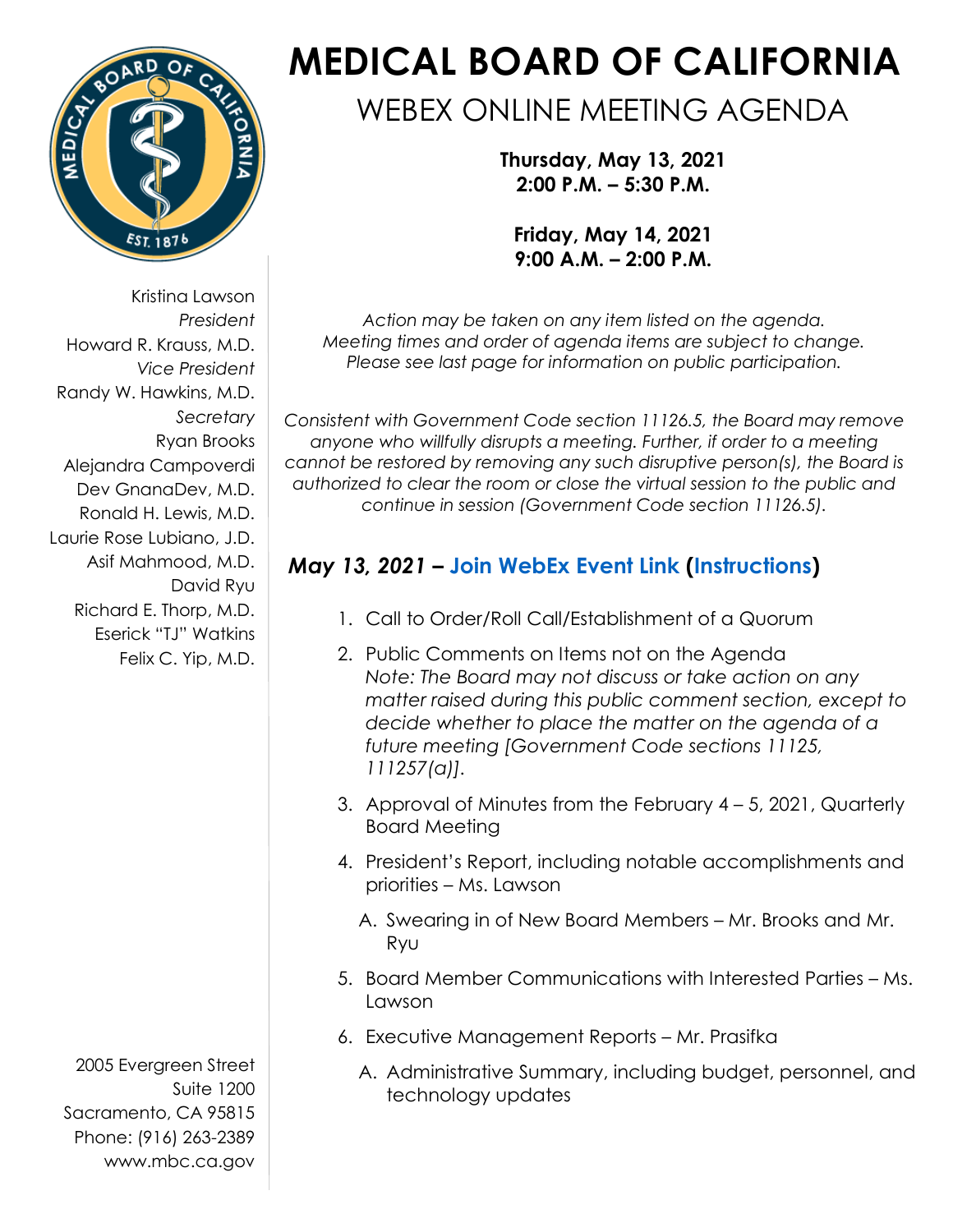- B. Enforcement Program Summary, including personnel, expert reviewer program, statistics, and enforcement unit updates
- C. Licensing Program Summary, including personnel, statistics, and licensing unit updates
- 7. Update from the Attorney General's Office Ms. Castro
- 8. Update on the Sunset Review Hearing Mr. Prasifka
- 9. Update on Public Stakeholder Meeting Mr. Prasifka
- 10.Discussion and Possible Action on Legislation/Regulations Mr. Bone
- A. 2021 Legislation
	- 1. AB 356 (Chen) Fluoroscopy: Temporary Permit
	- 2. AB 359 (Cooper) Physicians and Surgeons: Licensure: Examination
	- 3. AB 443 (Carrillo) Office of Statewide Health Planning and Development: International Medical Graduates
	- 4. AB 562 (Low) Mental Health Services for Health Care Providers: Frontline COVID-19 Provider Mental Health Resiliency Act of 2021
	- 5. AB 852 (Wood) Nurse Practitioners: Scope of Practice: Practice Without Standardized **Procedures**
	- 6. AB 1102 (Low) Telephone Medical Advice Services
	- 7. AB 1273 (Rodriguez) Interagency Advisory Committee on Apprenticeship: The Director of Consumer Affairs and the State Public Health Officer
	- 8. AB 1278 (Nazarian) Physicians and Surgeons: Payments: Disclosures: Notice
	- 9. SB 48 (Limón) Dementia and Alzheimer's Disease
	- 10.SB 57 (Wiener) Controlled Substances: Overdose Prevention Program
	- 11.SB 310 (Rubio) Unused Medications: Cancer Medication Recycling
	- 12.SB 528 (Jones) Juveniles: Health Information Summary: Psychotropic Medication
	- 13.SB 806 (Roth) Physician Assistants: Written Examination
- B. Regulatory Actions
	- 1. Postgraduate Training Requirements, 16 CCR Sections 1320 and 1321
	- 2. Approved Certifying Organizations 16 CCR Sections 1366.3, 1366.31, and 1379.07
	- 3. Physician Health and Wellness Program, 16 CCR Sections 1357.10, 1357.11, 1357.12, 1357.13, 1357.14, 1357.15, and 1357.16
	- 4. Notice to Consumer, 16 CCR Sections 1355.4, 1378.5, 1379.4, and 1379.58

**Recess**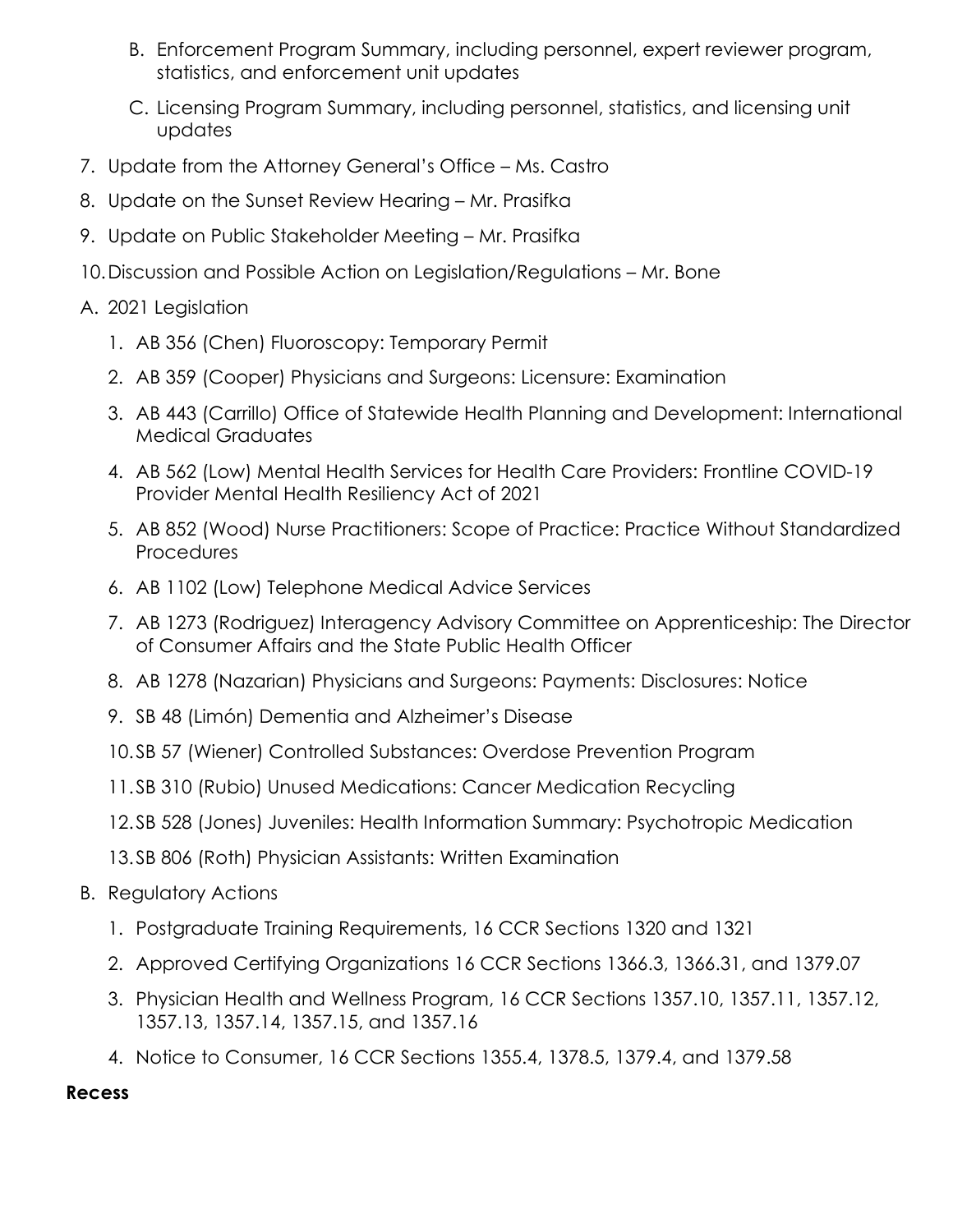### *Friday, May 14, 2021 - [Join WebEx Event Link](https://dca-meetings.webex.com/dca-meetings/onstage/g.php?MTID=e541a597623d87c4f9acfdf2f4ac7f8b0) [\(Instructions\)](https://www.mbc.ca.gov/Download/User-Guides/HowToJoinAWebExEvent.pdf)*

*Consistent with Government Code section 11126.5, the Board may remove anyone who willfully disrupts a meeting. Further, if order to a meeting cannot be restored by removing any such disruptive person(s), the Board is authorized to clear the room or close the virtual session to the public and continue in session (Government Code section 11126.5).* 

- 11.Call to Order/Roll Call/Establishment of a Quorum
- 12.Public Comments on Items not on the Agenda

 *Note: The Board may not discuss or take action on any matter raised during this public comment section, except to decide on whether to place the matter on the agenda of a future meeting [Government Code sections 11125, 111257(a)].* 

- 13.Presentation on Disciplinary Guidelines Ms. Webb
- 14.Update from the Health Quality Investigation Unit Ms. Nicholls
- 15.Update from the Department of Consumer Affairs Mr. Perez
- 16.Update on the Federation of State Medical Boards Ms. Lawson
- 17.Update on Mexico Pilot Program Mr. Prasifka
- 18.Update on the 2018 2021 Strategic Plan Mr. Varghese
- 19.Update on the 2022 2025 Strategic Plan Mr. Varghese
- 20.Update on the Budgetary Position Mr. Varghese
- 21.Update on the Health Professions Education Foundation Dr. Hawkins and Dr. GnanaDev
- 22.Update on the Physician Assistant Board Dr. Hawkins
- 23.Update on Revising Guidelines for Prescribing Controlled Substances for Pain Mr. Prasifka
- 24.Update from the Board of Registered Nursing on AB 890 Ms. Melby
- 25.Discussion and Possible Action on Modifications to Previously-Approved Text for Rulemaking on Postgraduate Training Requirements, 16 CCR Sections 1320 and 1321 – Ms. **Webb**
- 26.Discussion and Possible Action on Proposed Regulatory Language Implementing SB 697 Relating to Physician Assistants, 16 CCR sections 1399.502, 1399.540, 1399.541, and 1399.545 – Ms. Webb
- 27.Discussion and Possible Action on Proposed Regulatory Language to Amend the Licensed Midwife Annual Report – Ms. Webb
- 28.Update, Discussion, and Possible Action on Proposed Agenda from the Midwifery Advisory Council – Ms. Holzer
- Midwifery Advisory Council Ms. Holzer 29.Discussion and Possible Action on Recommended Appointment Claudia Breglia to the
- 30.Discussion and Possible Action on 2022 Proposed Board Meeting Dates Mr. Prasifka
- 31.Election of Officers
- 32.Future Agenda Items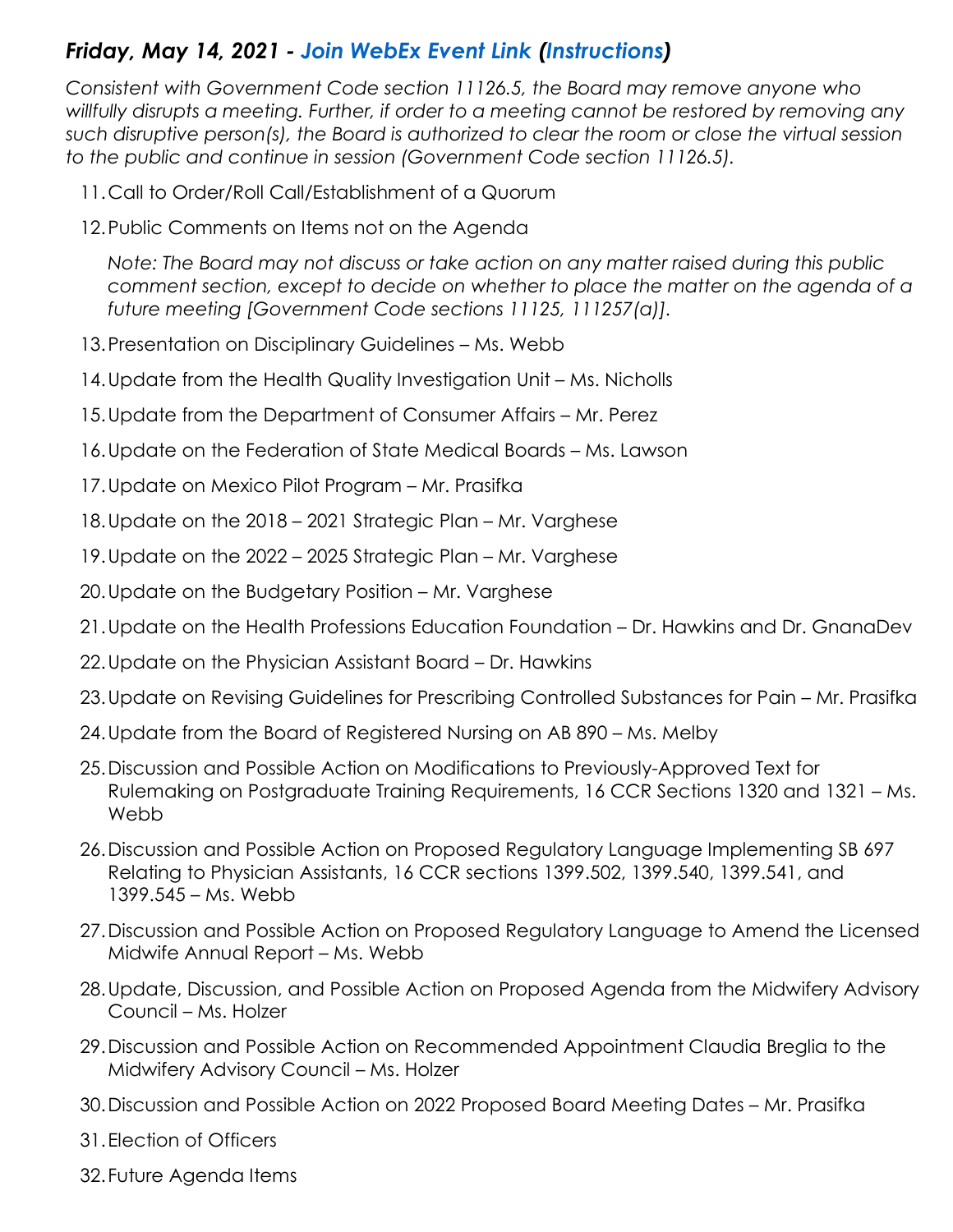33.Adjournment